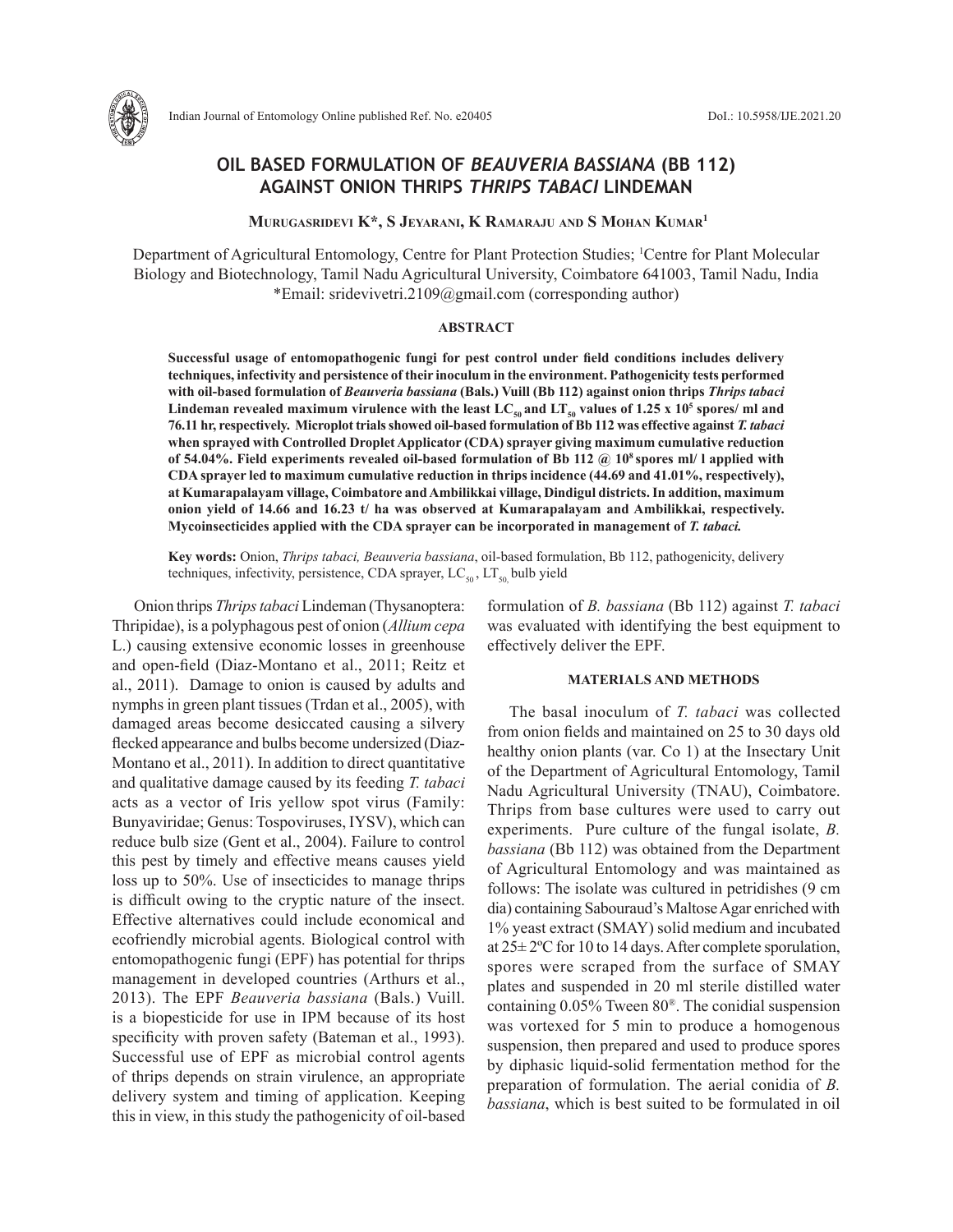was produced by diphasic liquid- solid fermentation technique developed by LUBILOSA (Lutte Biologique contre les Locustes et Sauteriaux, www.lubilosa.org) project (Lomer et al., 1997).

Oil based formulation of *B. bassiana* (Bb 112) was prepared as per the protocol developed by Sangamithra (2015). Oil based formulation was prepared by dissolving 1 g of pure conidia  $(10^{10} \text{ conidia g}^{-1})$  of Bb 112 in 100 ml of light paraffin oil, along with adjuvants to enhance the efficacy of the formulation. The prepared formulation was stored under ambient temperature ( $28 \pm 2$ °C). The pathogenicity assay of the oil based formulation was carried out once in fortnight using 15 days old onion seedlings (var. Co 1) raised in small plastic cups  $(9 \times 8 \text{ cm})$  (*a*) one seedling per cup. The seedlings were artificially inoculated with twenty numbers of thrips in each plant. Fortnight after inoculation, observations on number of thrips per plant was recorded before imposing treatment. Five spore concentrations  $(1x10<sup>8</sup>$  to  $1x10<sup>4</sup>$  spores ml<sup>-1</sup>) of oil formulation of *B. bassiana* (Bb 112) was prepared and ten ml of respective concentrations were sprayed on the onion seedlings infested with thrips using glass atomizer. Plants sprayed with 0.05% Tween 80® served as control. After spraying, the post treatment counts were taken at 24 hours interval up to 7 days. The percent mortality of the larvae was calculated using Abbott's formula (Abbott's 1925). Statistical analysis for the concentration and time mortality responses of oil formulation of *B. bassiana* (Bb 112) against *T. tabaci* were subjected to probit analysis (Finney, 1971).

The microplot trial was conducted at Insectary in a red loamy soil. Ridges and furrows were made at 45 cm spacing. Onion bulbs, var. Co.1 were directly planted to the field on both sides of the ridges 10 cm apart at Kumarapalayam, Coimbatore, in a sandy loam soil and var. Co (on) 5 was planted in a field at Ambilikkai, Dindigul, in a red loamy soil with a spacing of 20  $\times$ 12 cm. (Anonymous, 2013).The oil based formulation of Bb 112 at  $10^8$  spores ml<sup>-1</sup> was delivered through : T1, ASPEE Maruyama engine sprayer (capacity: 20 l, nozzle: hollow cone, droplet size: 225.66 µm); T2, Avenger ULV sprayer (capacity: 4 l, nozzle: spinning disc, droplet size: 111.15 µm); T3, ASPEE battery sprayer (capacity:16 l, nozzle: flood jet, droplet size: 203.70 µm); T4, ASPEE knapsack hand sprayer (capacity: 16 l, nozzle: hollow cone, droplet size: 287.49 µm); T5, ASPEE Hitech hand sprayer (capacity: 16 l, nozzle: hollow cone, droplet size: 283.80 µm) (ASPEE sprayers from Bhuvana Enterprises, Coimbatore, Tamil

Nadu) and T6, Controlled droplet applicator (CDA) sprayer (capacity: 0.5 l, nozzle: spinning disc, droplet size: 108.40 µm) (Bhuvana Enterprises, Coimbatore) and compared to T7, a talc based formulation of *B. bassiana* (B2) at 10<sup>8</sup> spores ml<sup>-1</sup> (Department of Plant Pathology, Tamil Nadu Agricultural University, Coimbatore), the insecticide checks, T8, imidacloprid 17.8 SL at 0.5 ml/ l and T9, dimethoate 30 EC at 0.7 ml/ l; or T10, water only control were applied with a knapsack hand sprayer. The experiments were carried out from January to March, 2016 in microplots at insectary and field experiments at Kumarapalayam and Ambilikkai were conducted from March to May, 2016 in a randomized block design with a plot size of 2.5x 2.5 m for microplots and 4x 5 m for field trials. Treatments were replicated thrice. The first treatment was imposed when thrips were first observed. Two rounds of treatments were imposed at two weeks interval. Pre- and post-treatment counts on thrips incidence (nymphs and adults) were made on 0 (day of treatment), 3, 7, 10 and 14 days after application from 5 plants selected at random in each plot for number of thrips/ plant. The thrips were counted using a 10x hand lens. Yield data was recorded for onion in field trials, with thrips incidence and % reduction in over the control computed from microplot and field experiments subjected to square root  $(x+0.5)$  and arc sine transformation. ANOVA and means separated by least significant difference were carried out in Statistical Package for Social Sciences (ver.16, SPSS, Inc., Chicago, IL). Data on total yield were analysed using AGRES (SPSS, Inc.).

## **RESULTS AND DISCUSSION**

The effect of fungal biocontrol agents against target pests are usually estimated by median lethal concentrations (LC<sub>50</sub>) and time (LT<sub>50</sub>). Such an effect, however is part of the full potential of a fungal candidate and could be more implicative of the persistency in the field (Negasi et al., 1998; Shi and Feng, 2009). The pathogenicity assays carried out at 15 days interval revealed significant differences in the  $LC_{50}$  values with 1.20 to 10.60 x  $10<sup>5</sup>$  spores ml<sup>-1</sup> from the first fortnight. At the concentration of  $10^8$  spores ml<sup>-1</sup>, the LT<sub>50</sub> value was 76.11 hr on first and it gradually increased over time and reached the maximum of 138.49 hr on 180 DAS  $(12<sup>th</sup>$  fortnight) (Table 1). Investigation on the thrips cadavers confirmed mycosis as the cause of death. Thrips infected by fungi were mummified and brittle. Mycelial growth developed after 24 to 48 hr of death. Initially, growth of the fungus was inconspicuous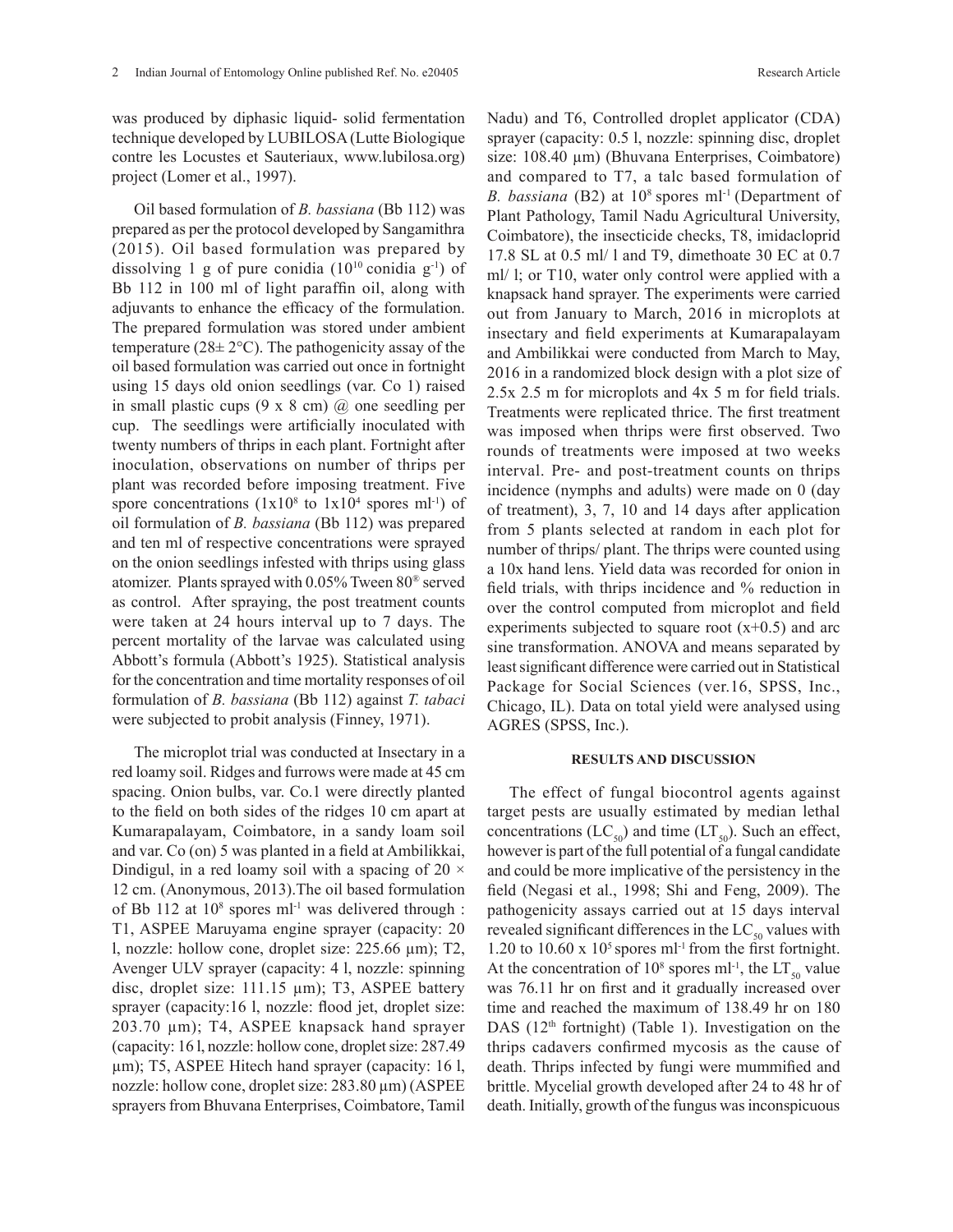through the intersegmental membrane of abdomen and legs and finally the entire cadaver was fully covered with fungal growth.

Limited information is available on the pathogenicity of *B. bassiana* against *T. tabaci*. Ekesi et al. (1998) reported a LC<sub>50</sub> value of 7.9 x  $10^6$  spores ml<sup>-1</sup> for *B. bassiana* strain against legume flower thrips, *Megalurothrips sjostedti* (Trybom) which is in close agreement with the present results. Ugine et al*.* (2005) also reported that the *B. bassiana* (strain GHA) was highly effective to western flower thrips *Frankliniella occidentalis* (Pergande) at very low doses  $(LD_{50}$  of 33 to 66 conidia/ insect)*.* Similarly, Sabbour and Abbas (2007) also reported the lowest LC<sub>50</sub> value of 110 spores ml-1 for *B. bassiana* against *T. tabaci*. Annamalai (2010) reported the  $LC_{50}$  and  $LT_{50}$  values as 1.23 x 10<sup>7</sup> spores

ml-1and 140.08 hr at 1x 108 spores ml-1 of *B. bassiana*, respectively against *T. tabaci*. Hemalatha et al. (2014) reported that Bb 111 isolate of *B. bassiana* was highly virulent against *T. tabaci* with an LC<sub>50</sub> of 1.6x 10<sup>5</sup> spores ml<sup>-1</sup> and  $LT_{50}$  of 104.91 hr on tomato. Sangamithra (2015) reported the potential of *B. bassiana* (Bb 101) against *T. tabaci* with a  $LC_{50}$  value of  $1.01x$  10<sup>6</sup> spores ml<sup>-1</sup> and LT<sub>50</sub> of 94.43 hr. Present investigation revealed the efficacy of oil-based formulation of *B. bassiana* (Bb 112) against onion thrips which makes it as a promising candidate for thrips management*.* For IPM, selection of right plant protection methods coupled with right appliance is important to tackle the target pest in an effective manner (Gowda et al., 2005). In this context, it is important to carry out field trials to evaluate the efficacy of the treatments that were best performing under laboratory (controlled) conditions.

Table 1. Dose and time mortality response of oil-based formulation of *B. bassiana* (Bb 112) against *Thrips tabaci*

| <b>Bioassay</b>  | Heterogeneity | Regression equation  | $\overline{\text{LC}}_{\text{50}}$ | 95% Fiducial                   |  |  |  |
|------------------|---------------|----------------------|------------------------------------|--------------------------------|--|--|--|
| interval         | $(\chi 2)^*$  |                      | $(x 105$ spores                    | limits                         |  |  |  |
| (in days)        |               |                      | $ml^{-1}$ )                        | $(\times 10^5 \text{ml}^{-1})$ |  |  |  |
|                  |               | Dose mortality       |                                    |                                |  |  |  |
| $\boldsymbol{0}$ | 5.36          | $Y=0.620x+1.839$     | 1.20                               | $0.78 - 1.83$                  |  |  |  |
| 15               | 6.23          | $Y=0.690x+1.358$     | 1.99                               | 1.36-2.92                      |  |  |  |
| 30               | 3.72          | $Y=0.604x+1.778$     | 2.17                               | 1.43-3.30                      |  |  |  |
| 45               | 3.90          | $Y=0.634x+1.603$     | 2.36                               | 1.56-3.57                      |  |  |  |
| 60               | 4.16          | $Y=0.586x+1.825$     | 2.67                               | 1.72-4.14                      |  |  |  |
| 75               | 3.33          | $Y=0.464x+2.443$     | 3.05                               | 1.83-5.07                      |  |  |  |
| 90               | 3.96          | $Y=0.411x+2.688$     | 3.93                               | 2.26-6.81                      |  |  |  |
| 105              | 3.39          | $Y=0.628x+1.466$     | 4.42                               | 3.01-6.48                      |  |  |  |
| 120              | 3.75          | $Y=0.395x+2.747$     | 4.64                               | $2.63 - 8.20$                  |  |  |  |
| 135              | 3.68          | $Y=0.415x+2.603$     | 5.56                               | 3.23-9.56                      |  |  |  |
| 150              | 4.29          | $Y=0.392x+2.717$     | 6.25                               | 3.53-11.09                     |  |  |  |
| 165              | 5.95          | $Y=0.374x+2.799$     | 7.47                               | 4.10-13.60                     |  |  |  |
| 180              | 7.66          | $Y=0.296x+3.204$     | 10.60                              | 5.08-22.08                     |  |  |  |
| Time mortality   |               |                      |                                    |                                |  |  |  |
| Bioassay         | Heterogeneity | Regression equation  | $LT_{50}$ #                        | 95% Fiducial                   |  |  |  |
| interval         | $(\chi 2)^*$  |                      | (h)                                | limits                         |  |  |  |
| (in days)        |               |                      |                                    | (h)                            |  |  |  |
| $\boldsymbol{0}$ | 3.30          | $Y=3.390x-1.393$     | 76.11                              | 67.70-85.57                    |  |  |  |
| 15               | 2.31          | $Y=3.653x-1.931$     | 79.10                              | 71.60-87.39                    |  |  |  |
| 30               | 3.80          | $Y=3.887x-2.438$     | 81.80                              | 73.84-90.61                    |  |  |  |
| 45               | 3.31          | $Y=3.859x-2.398$     | 82.42                              | 74.31-91.41                    |  |  |  |
| 60               | 2.88          | $Y=3.661x-2.084$     | 86.03                              | 76.72-96.46                    |  |  |  |
| 75               | 2.53          | $Y=3.811x-2.461$     | 90.89                              | 82.23-100.46                   |  |  |  |
| 90               | 2.84          | $Y=2.734x-0.394$     | 93.15                              | 80.99-107.13                   |  |  |  |
| 105              | 3.54          | $Y=2.247x+0.542$     | 94.87                              | 79.77-112.83                   |  |  |  |
| 120              | 3.29          | $Y=1.913x+1.153$     | 101.63                             | 81.40-126.90                   |  |  |  |
| 135              | 3.31          | $Y=3.060x-1.233$     | 111.71                             | 93.16-133.94                   |  |  |  |
| 150              | 3.56          | $Y = 2.734x - 0.394$ | 127.19                             | 91.49-176.81                   |  |  |  |
| 165              | 5.23          | $Y=1.695x+1.392$     | 129.33                             | 95.01-176.04                   |  |  |  |
| 180              | 2.54          | $Y=1.572x+1.617$     | 138.49                             | 95.87-200.04                   |  |  |  |

\*All lines significantly good fit  $\omega$  p  $\leq$  0.05; # LT<sub>50</sub> at maximum of 10<sup>8</sup> spores ml<sup>-1</sup>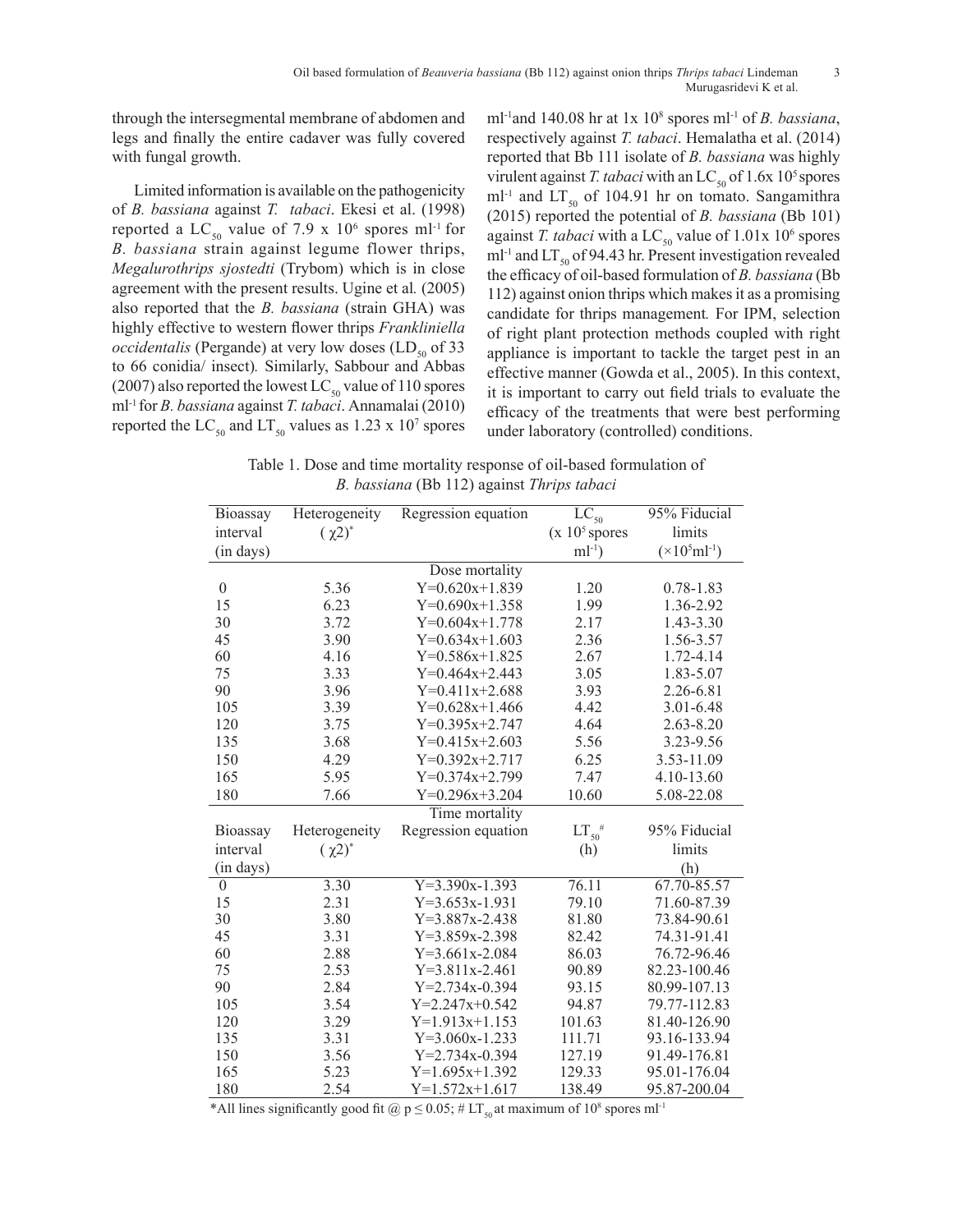Microplot experiments against *T. tabaci* revealed that the oil based formulation of *B. bassiana* (Bb 112)  $@10<sup>8</sup>$  spores ml<sup>-1</sup> sprayed with controlled droplet applicator (CDA) was significantly superior with a cumulative mean reduction of 54.04% in *T*. *tabaci*. Two field experiments one each at Kumarapalayam

and Ambilikkai villages were conducted. In both the experiments, oil-based formulation of *B. bassiana* (Bb 112)  $@$  10<sup>8</sup> spores ml<sup>-1</sup> sprayed with controlled droplet applicator (CDA) was significantly superior (44.69 and 41.01% reduction, respectively) after two rounds of spraying (Table 2). These observations agree with those

Table 2. Efficacy of oil-based formulation of *B. bassiana* (Bb 112) against *T. tabaci* on onion (var. Co 1) with different delivery equipment- microplot and field

|                            |                          | Application    | Microplot             |                          | Trial I -Kumarapalayam |                          | Trial II - Ambilikkai        |                          |
|----------------------------|--------------------------|----------------|-----------------------|--------------------------|------------------------|--------------------------|------------------------------|--------------------------|
| Treatment                  | Delivery                 | number         | No. thrips/           | $\overline{\frac{0}{6}}$ | No.thrips/             | $\frac{0}{0}$            | No. of                       | $\overline{\frac{0}{6}}$ |
|                            | system                   |                | leaf <sup>a</sup>     | Reduction<br>$\mathbf b$ | plant <sup>a</sup>     | Reductionb               | thrips/<br>leaf <sup>a</sup> | Reductionb               |
| Oil formulation            | Aspee                    | 1              | 5.79                  | 35.16                    | 8.63                   | 33.36                    | 10.48                        | 31.39                    |
| of B. bassiana             | Maruyama                 |                | $(2.40)c^{a}$         |                          | $(2.93)$ <sup>de</sup> |                          | $(3.23)^c$                   |                          |
| (Bb 112; 10 <sup>8</sup> ) | engine                   |                |                       |                          |                        |                          |                              |                          |
| spores mL $^{-1}$ ) $(a)$  | sprayer                  |                |                       |                          |                        |                          |                              |                          |
| $4$ ml/ 1                  |                          |                |                       |                          |                        |                          |                              |                          |
|                            |                          | $\overline{2}$ | 5.31                  | 48.29                    | 8.02                   | 43.12                    | 10.70                        | 40.90                    |
|                            |                          |                | $(2.30)^d$            |                          | $(2.83)^{cd}$          |                          | $(3.27)$ <sup>de</sup>       |                          |
|                            | Avenger ULV              | $\mathbf{1}$   | 5.72                  | 35.94                    | 8.11                   | 37.37                    | 9.84                         | 35.60                    |
|                            | sprayer                  | $\overline{2}$ | $(2.39)^c$            |                          | $(2.84)^d$             |                          | $(3.13)$ <sup>bc</sup>       |                          |
|                            |                          |                | 5.49                  | 46.54                    | 7.03                   | 47.44                    | 10.35                        | 42.49                    |
|                            |                          | $\mathbf{1}$   | $(2.34)^d$            | 17.02                    | $(2.65)^{c}$<br>8.57   | 24.62                    | $(3.21)^{cd}$<br>10.78       | 29.45                    |
|                            | Aspee battery<br>sprayer |                | 7.41<br>$(2.72)^{e}$  |                          | $(2.92)^{de}$          |                          | $(3.28)^e$                   |                          |
|                            |                          | $\sqrt{2}$     | 6.77                  | 34.07                    | 8.26                   | 41.27                    | 11.23                        | 37.60                    |
|                            |                          |                | $(2.60)$ <sup>f</sup> |                          | $(2.87)^{d}$           |                          | $(3.35)^{e}$                 |                          |
|                            | Aspee                    | $\mathbf{1}$   | 6.42                  | 28.10                    | 8.45                   | 25.68                    | 10.62                        | 30.53                    |
|                            | Knapsack                 |                | $(2.53)^{d}$          |                          | $(2.90)$ <sup>de</sup> |                          | $(3.25)^d$                   |                          |
|                            | hand sprayer             | $\mathfrak{2}$ | 6.14                  | 40.21                    | 7.94                   | 43.47                    | 10.96                        | 39.10                    |
|                            |                          |                | $(2.47)^e$            |                          | $(2.81)^{cd}$          |                          | $(3.31)^e$                   |                          |
|                            | Aspee hitech             | $\mathbf{1}$   | 7.06                  | 20.94                    | 8.50                   | 25.24                    | 10.71                        | 29.92                    |
|                            | hand sprayer             |                | $(2.65)^{e}$          |                          | $(2.91)$ <sup>de</sup> |                          | $(3.27)^{e}$                 |                          |
|                            |                          | $\mathfrak{2}$ | 7.05                  | 31.35                    | 8.02                   | 42.83                    | 11.00                        | 38.86                    |
|                            |                          |                | $(2.65)^{f}$          |                          | $(2.83)^{cd}$          |                          | $(3.31)^e$                   |                          |
|                            | CDA sprayer              | $\mathbf{1}$   | 4.88                  | 45.63                    | 7.41                   | 42.78                    | 9.52                         | 37.72                    |
|                            |                          |                | $(2.20)^{b}$          |                          | $(2.72)^{c}$           |                          | $(3.08)^{b}$                 |                          |
|                            |                          | $\overline{2}$ | 4.59                  | 55.28                    | 6.75                   | 52.12                    | 10.10                        | 43.83                    |
|                            |                          |                | $(2.14)^c$            |                          | $(2.59)^c$             |                          | $(3.17)$ <sup>bc</sup>       |                          |
| Talc based                 | Knapsack                 | $\mathbf{1}$   | 7.49                  | 16.12                    | 8.83                   | 22.34                    | 11.64                        | 23.84                    |
| formulation                | hand sprayer             |                | $(2.73)^{e}$          |                          | $(2.97)^{e}$           |                          | $(3.41)^{f}$                 |                          |
| of <i>B.</i> bassiana      |                          | $\overline{2}$ | 7.41                  | 27.84                    | 8.75                   | 38.53                    | 11.98                        | 27.83                    |
| (B2) @ 5g/1                |                          |                | $(2.71)^{8}$          |                          | $(2.95)^{d}$           |                          | $(3.60)$ <sup>f</sup>        |                          |
| Imidacloprid               | Knapsack                 | $\mathbf{1}$   | 3.44                  | 65.14                    | 3.67                   | 67.66                    | 5.28                         | 65.42                    |
| 17.8 S $\omega$ 0.5        | hand sprayer             |                | $(1.85)^{a}$          |                          | $(1.91)^{a}$           |                          | $(2.29)^{a}$                 |                          |
| ml/1                       |                          | $\overline{2}$ | 2.59                  | 75.90                    | 2.57                   | 81.90                    | 3.32                         | 81.55                    |
|                            |                          |                | $(1.61)^{a}$          |                          | $(1.60)^{a}$           |                          | $(1.82)^{a}$                 |                          |
| Dimethoate 20              | Knapsack                 | $\mathbf{1}$   | 3.89                  | 60.61                    | 5.14                   | 60.25                    | 5.97                         | 60.89                    |
| EC $(a)$ 0.7 ml/ 1         | hand sprayer             |                | $(1.97)^{b}$          |                          | $(2.26)^{b}$           |                          | $(2.44)^{a}$                 |                          |
|                            |                          | $\mathfrak{2}$ | 2.75                  | 74.74                    | 3.53                   | 72.83                    | 3.91                         | 78.23                    |
|                            |                          |                | $(1.65)^{b}$          |                          | $(1.87)^{b}$           |                          | $(1.97)^{a}$                 |                          |
| Control (water)            | Knapsack                 | $\mathbf{1}$   | 8.93                  | $\overline{\phantom{0}}$ | 11.37                  | $\overline{\phantom{a}}$ | 15.28                        |                          |
|                            | hand sprayer             |                | $(2.98)^{f}$          |                          | $(3.37)$ <sup>f</sup>  |                          | $(3.90)^{8}$                 |                          |
|                            |                          | $\mathfrak{2}$ | 10.27                 | $\overline{a}$           | 14.24                  | $\overline{a}$           | 17.99                        |                          |
|                            |                          |                | $(3.20)$ <sup>h</sup> |                          | $(3.77)^{e}$           |                          | $(4.24)^{8}$                 |                          |

Data analysed with least square means and means separated with least significant difference,  $p<0.05$ ; <sup>a</sup> values in column followed by the same letter not significantly different; values in parentheses square root  $(x + 0.5)$  transformed; <sup>b %</sup> Reduction = % reduction calculated over control using (No. of thrips in control- No. thrips in treatment)/ No. thrips in control x 100; "-" Indicates there will be no value for control.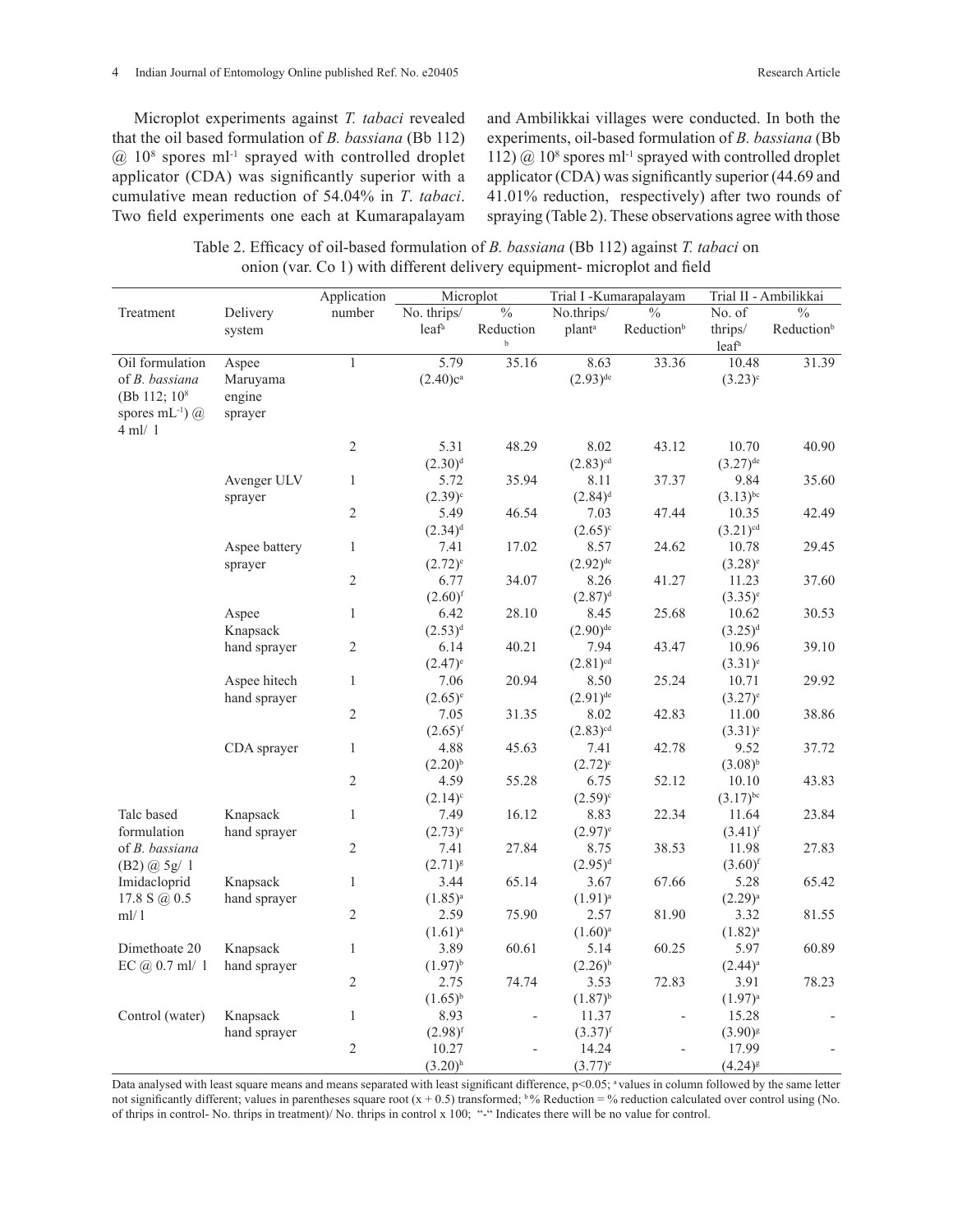#### Oil based formulation of *Beauveria bassiana* (Bb 112) against onion thrips *Thrips tabaci* Lindeman 5 Murugasridevi K et al.

of Singh et al. (2011) with *B. bassiana* and Vishalakshy and Krishnamoorthy (2012) with *M. anisopliae* against *T*. *tabaci*. The potential entomopathogenic fungi promote plant growth and improves yield (Dara, 2013). In onion, oil-based formulation of *B. bassiana*   $(Bb 112) @ 10<sup>8</sup>$  spores ml<sup>-1</sup> sprayed with CDA sprayer against *T. tabaci* recorded the highest bulb yield of (var. co 1) 14.66 and (var. co (on) 5) 16.23 t ha<sup>1</sup> in Kumarapalayam and Ambilikkai villages with a yield increase of 22.68 and 23.29%, respectively (Table 3). This observation is in accordance with that of Singh et al. (2011). Visalakshy and Krishnamoorthy (2012) also reported the superior performance of oil-based formulation of *M. anisopliae* @ 1x10<sup>9</sup> spores ml<sup>-1</sup>. The present findings are also in accordance with Shiberu et al. (2013) who reported that *B. bassiana* (PPRC-6) and *M. anisopliae* sprayed against *T. tabaci*.

Higher efficacy of oil- based formulations of *B. bassiana* (Bb 112) in the present study might be due to oil that could coat the dry, dusty type of conidia allowing them to suspend easily in oil and spread rapidly over the surface of leaves which helps better contact of conidia with insect cuticle. The variation in virulence might be attributed to the number of conidia received by the individual pest (Bateman et al., 1993). Being non-evaporative, oil formulation of mycoinsecticides is readily compatible with ultra-low volume (ULV) application techniques for spraying at low relative humidity (Bateman, 1997). According to Bateman and Alves (2000), CDA represents a very specialised delivery system for oil formulations which can only be used with specialised application equipment (often rotary atomisers). In laboratory conditions, thrips acts as good host for fungal pathogens, since these are generally soft bodied and inhabit environments with humid microclimates which favours infection and disease transmission (Hajek and Ledger, 1994). Whereas the field performance of fungal candidates was dependent on both virulence to target pests and adaptation to field condition (Luz and Fargues, 1997). Multiple applications of microbial pesticides may improve the ability of infectious inoculum, thereby providing efficient control of target pests. Nevertheless, in a single spray all the population may not be encountered by *B. bassiana* and is dependent on persistence of conidia

|                                        | Table 3. Effect of oil-based formulation of <i>B. bassiana</i> (Bb 112) applied with different |  |  |  |  |
|----------------------------------------|------------------------------------------------------------------------------------------------|--|--|--|--|
| delivery equipment on onion bulb yield |                                                                                                |  |  |  |  |

| Treatments                                                                                    | Delivery equipments              | Trial I (Location:<br>Kumarapalyam) -<br>(var. Co 1)<br>Bulb yield<br>% increase |         | Trial II (Location:<br>Ambilikkai)<br>$-$ (var. Co (on)5) |            |  |
|-----------------------------------------------------------------------------------------------|----------------------------------|----------------------------------------------------------------------------------|---------|-----------------------------------------------------------|------------|--|
|                                                                                               |                                  |                                                                                  |         |                                                           |            |  |
|                                                                                               |                                  |                                                                                  |         | Bulb yield                                                | % increase |  |
|                                                                                               |                                  | $t$ ha <sup>-1</sup>                                                             | over    | $t$ ha <sup>-1</sup>                                      | over       |  |
|                                                                                               |                                  |                                                                                  | control |                                                           | control    |  |
| Oil formulation of <i>B. bassiana</i><br>(Bb 112) $@$ 10 <sup>8</sup> spores ml <sup>-1</sup> | Aspee Maruyama<br>engine sprayer | 13.82bc                                                                          | 15.65   | $14.21$ <sup>de</sup>                                     | 12.38      |  |
|                                                                                               | Avenger ULV<br>sprayer           | 13.90 <sup>b</sup>                                                               | 16.32   | $14.44^{cd}$                                              | 13.78      |  |
|                                                                                               | Aspee battery<br>sprayer         | 12.89 <sup>de</sup>                                                              | 7.87    | $13.66$ <sup>f</sup>                                      | 8.85       |  |
|                                                                                               | Aspee Knapsack<br>hand sprayer   | $13.23^{cd}$                                                                     | 10.71   | 14.02 <sup>efg</sup>                                      | 11.19      |  |
|                                                                                               | Aspee hitech hand<br>sprayer     | 13.21cd                                                                          | 10.54   | 13.98 <sup>efg</sup>                                      | 10.94      |  |
|                                                                                               | CDA sprayer                      | 14.66 <sup>b</sup>                                                               | 22.68   | 16.23 <sup>c</sup>                                        | 23.29      |  |
| Talc based formulation of                                                                     | Knapsack hand                    | 12.78 <sup>de</sup>                                                              | 6.95    | 13.01 <sup>g</sup>                                        | 4.30       |  |
| B. bassiana (B2) $\omega$ 5g/lit<br>$(108$ spores ml <sup>-1</sup> )                          | sprayer                          |                                                                                  |         |                                                           |            |  |
| Imidacloprid 17.8 SL @ 0.5ml/ lit                                                             | Knapsack hand<br>sprayer         | $15.32^{a}$                                                                      | 28.20   | $18.01^{a}$                                               | 30.87      |  |
| Dimethoate 30 EC $@$ 0.7 ml lit <sup>-1</sup>                                                 | Knapsack hand<br>sprayer         | $15.21^{\circ}$                                                                  | 27.28   | 16.24 <sup>b</sup>                                        | 23.33      |  |
| Control (water spray)                                                                         |                                  | $11.95^e$                                                                        |         | $12.45^h$                                                 |            |  |

In a column means followed by a common letter (s) not significantly different ( $p = 0.05$ , LSD)